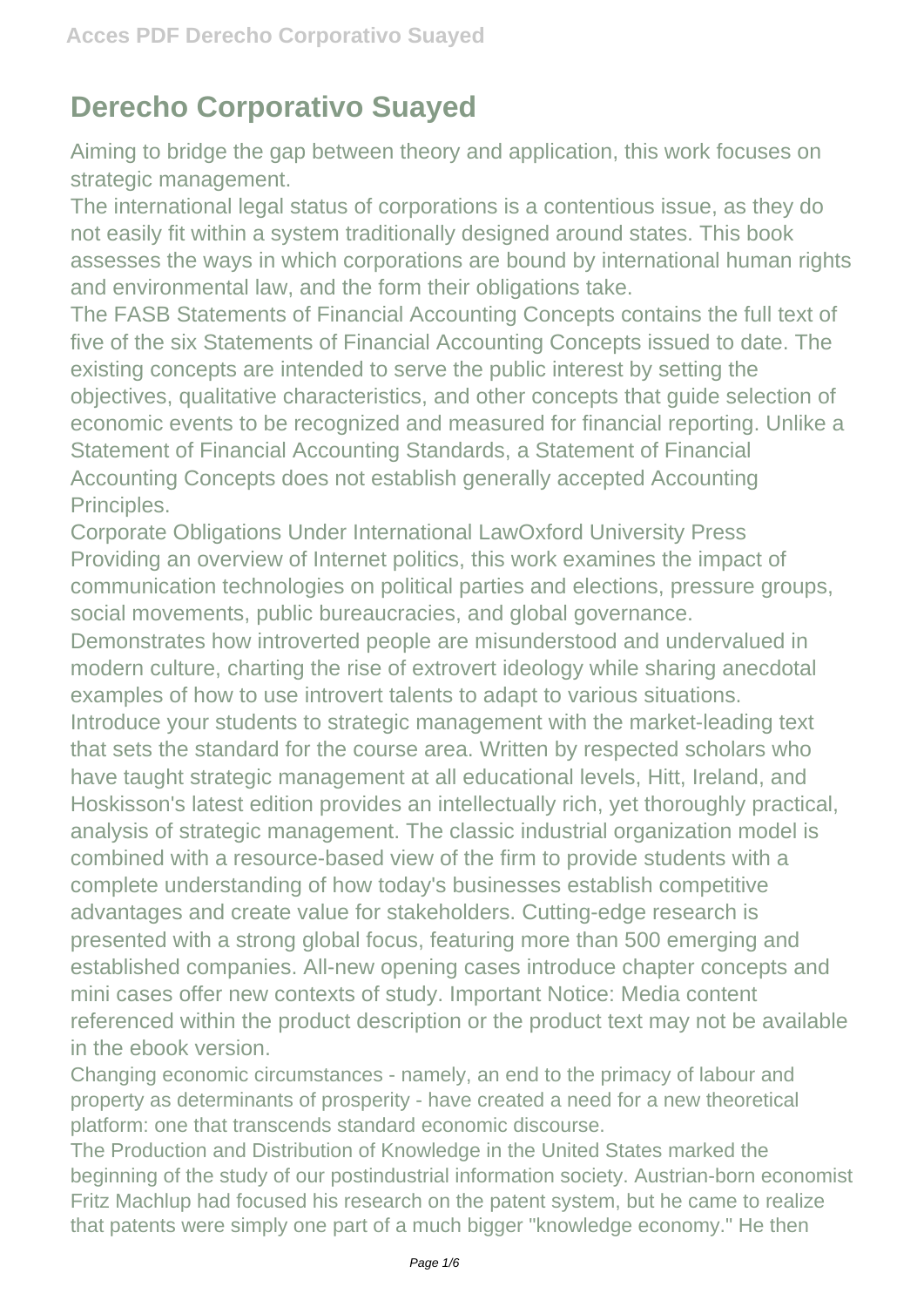## **Acces PDF Derecho Corporativo Suayed**

expanded the scope of his work to evaluate everything from stationery and typewriters to advertising to presidential addresses--anything that involved the activity of telling anyone anything. The Production and Distribution of Knowledge in the United States then revealed the new and startling shape of the U.S. economy. Machlup's cool appraisal of the data showed that the knowledge industry accounted for nearly 29 percent of the U.S. gross national product, and that 43 percent of the civilian labor force consisted of knowledge transmitters or full-time knowledge receivers. Indeed, the proportion of the labor force involved in the knowledge economy increased from 11 to 32 percent between 1900 and 1959--a monumental shift. Beyond documenting this revolution, Machlup founded the wholly new field of information economics. The transformation to a knowledge economy has resonated throughout the rest of the century, especially with the rise of the Internet. As two recent observers noted, "Information goods--from movies and music to software code and stock quotes--have supplanted industrial goods as the key drivers of world markets." Continued study of this change and its effects is testament to Fritz Machlup's pioneering work. This book argues that knowledge is now central to the modern economy and its productive processes. It is also essential for social relations, social cohesion and conflict resolution. We have moved from a society based around heavy commodities to symbolic goods, from situated markets to non-place-specific locations, from machines to software and from things to ideas. These changes produce new forms of social interaction and new perspectives on identity, practice and association. This penetrating book slices through the cliches and blind alleys of discussions around the knowledge society to reveal the tendons of contemporary change. Written with insight and panache the book explains the momentous nature of the changes associated with the knowledge society.

The thoroughly revised and updated fifteenth edition of Management - A Global, Innovative and Entrepreneurial Perspective takes an international view of management. This book comprehensively covers the latest management advancements. Entrepreneurial and innovative perspectives of management are integrated throughout in this edition. Based on real-life business experiences and integration of theory with practice, this edition focuses on the professional development of its readers by providing exercises that encourage students to enhance their professional profile and network. Salient Features: ? Inclusion of professional development and global networking exercises ? Inclusion of exclusive interviews with leading executives to help students gain more professional insights ? Real-time examples from global, innovative, international, entrepreneurial, and leadership perspectives of management from leading companies such as Apple, Google, Facebook, Nissan, Boeing, Cisco, Netflix, General Motors, General Electric, and many others ? Case study with questions that ends each chapter ? Key ideas and Concepts for Review, For Discussion,Action Steps, and Internet Research in all chapters for better understanding

This leading strategy text presents the complexities of strategic management through up-to-date scholarship and hands-on applications. Highly respected authors Charles Hill and Gareth Jones integrate cutting-edge research on topics including corporate performance, governance, strategic leadership, technology, and business ethics through both theory and cases. Based on real-world practices and current thinking in the field, the Ninth Edition of Strategic Management features an increased emphasis on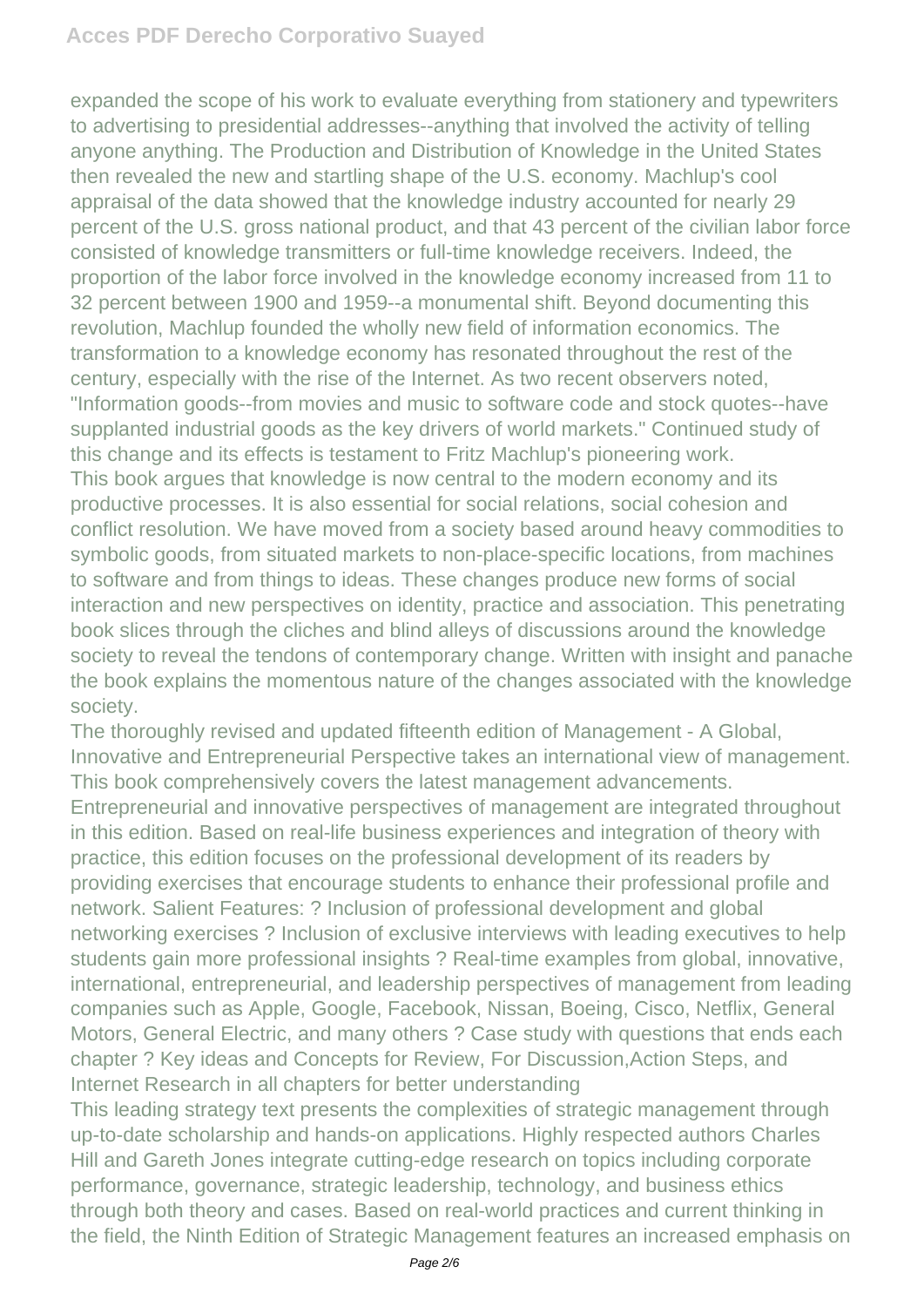the changing global economy and its role in strategic management. The high-quality case study program contains 30 cases covering small, medium, and large companies of varying backgrounds. All cases are available in the main student text or the core case text.

Since the late 1990s access to information and communication technologies (ICTs) has seen tremendous growth-driven primarily by the wireless technologies and liberalization of telecommunications markets. Mobile communications have evolved from simple voice and text services to diversified innovative applications and mobile broadband Internet. In 2016, there were more than 7.3 billion mobile-cellular subscriptions worldwide. Globally, 3.5 billion people were using the Internet, of which 2.5 billion were from developing countries. Mobile-broadband subscriptions have risen constantly to reach 3.6 billion, while the number of fixed-broadband subscriptions reached more than 884 million during the same period. The impacts of ICTs cross all sectors. Research has shown that investment in information and communication technoslogies is associated with sucheconomic benefits as higher productivity, lower costs, new economic opportunities, job creation, innovation, and increased trade. ICTS also help provide better services in health and education, and strengthen social cohesion. The Little Data Book on Information and Communication Technology 2017 Illustrates the progress of this revolution for 217 economies around the world. It provides comparable statistics on the sector for 2005 and 2015 across a range of indicators, enabling readers to readily compare economies. This book includes indicators covering the economic and social context, the structure of the information and communication technology sector, sector efficiency and capacity, and sector performance related to access, usage, quality, affordability, trade, and applications. The glossary contains definitions of the terms used in the tables.

This is Not Architecture assembles architectural writers of different kinds - historians, theorists, journalists, computer game designers, technologists, film-makers and architects - to discuss the characteristics, cultures, limitations and bias of the different kinds of media, and to build up an argument as to how this complex culture of representations is constructed.

The second edition of this pathbreaking, highly innovative comparative study in statebuilding by a major political scientist is a fully updated examination of the problems of making democratic government work. Sartori begins by assessing electoral systems. He attacks the conventional wisdom that their influence cannot be predicted and also disputes the view that proportional representation is always best and will deliver 'consensus democracy'. He argues that the double-ballot formulas deserve more consideration for their ability to facilitate governability in adverse circumstances. His comparative assessment of presidential and semi-presidential systems and the variety of formulas that are categorized, sometimes misleadingly, as parliamentary, looks at the conditions that allow a political form to perform as intended. He concludes with a detailed proposal for a new type of government: alternating presidentialism. This meets the need for strong parliamentary control and efficient government, with safeguards against both parliamentary obstructionism and government by decree, and so could help to avoid political paralysis in Latin America, in the post-communist countries of Europe and in countries with dysfunctional parliamentary systems such as Italy and Israel.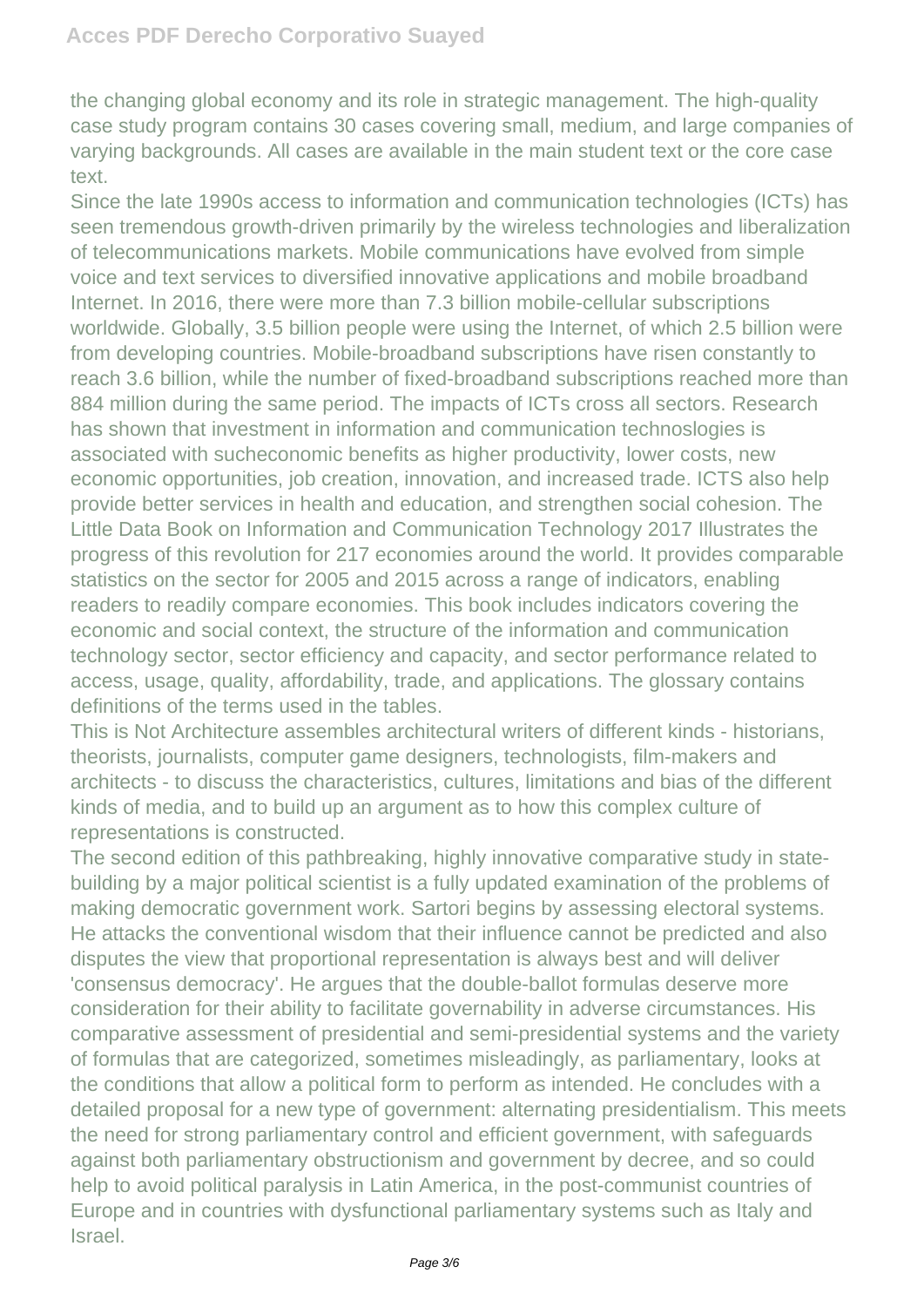The description for this book, The Calculi of Lambda Conversion. (AM-6), Volume 6, will be forthcoming.

Who Owns Knowledge? explores the emerging linkages between the extension of knowledge and the law. It anticipates that the legal system will not only be called upon to adjudicate in matters of creative minds, but will be expected to do so to an ever increasing degree. Linkages between the legal system and knowledge are bound to multiply in modern societies. Ironically, while increasingly relying on knowledge, we are simultaneously investing significant resources into controlling this same knowledge. This includes developing a system of legal governance over how knowledge is extended or enlarged. Such modes of governance may take the form of regulatory legal codes, or legal challenges and judgments that shape the evolution of modern society and potentially transform knowledge itself, as a productive force. Who Owns Knowledge? asks such questions as: What is the appropriate balance of public and private interests involved in this process? How can creative powers, natural resources and indigenous knowledge be protected from either public or private exploitation? Does the law have the power to prevent this exploitation, or is adaptive technology needed? Also, in this identity theft conscious age, how can the rights of the individual be protected against policies allowing access to any kind of information, especially confidential information? The editors and contributors demonstrate that the relationship between knowledge and the law needs to be further researched and discussed. Who Owns Knowledge? is a must-read for those interested in the subjects of intellectual property, the history and development of modern legal and economic systems and their entanglements, and how judicial systems make choices between the legal and economic systems and, especially, between the public and private good and their often opposing interests.

Law and ethics are two vital aspects of social work – all social workers need to practise according to the law and their codes of ethics and conduct. However, the relationship between the law and social work values and ethics is not without its tensions and this book takes a problem-based approach to explore the dilemmas and challenges that can arise. The first part of the book sets out frameworks for thinking about the law and ethics, and how they relate to social work. It also introduces some of the big philosophical and sociological questions about the purposes of law and of ethics and how they relate to society more generally. In the second part, the book explores a series of areas where profound dilemmas arise – such as end-of-life decisions, respecting peoples' choices but ensuring their safety and that of others, responsibility and blame, making allowance for different cultural traditions and breaking confidentiality. In each of the problem-based chapters, this accessible text: outlines the relevant law discusses court judgments in leading cases considers the implications of different ethical frameworks pulls out key ethical questions and challenges for social work. Social Work, Law and Ethics highlights what the law says and what it offers, what ethical principles are at stake, and what these imply for social work policy and practice. In this way, it uses real-life scenarios to analyse the dynamic interactions of social work, law and ethics. It is essential reading for all social work students.

In this provocative and broad-ranging work, the authors argue that the ways in which knowledge - scientific, social and cultural - is produced are undergoing fundamental changes at the end of the twentieth century. They claim that these changes mark a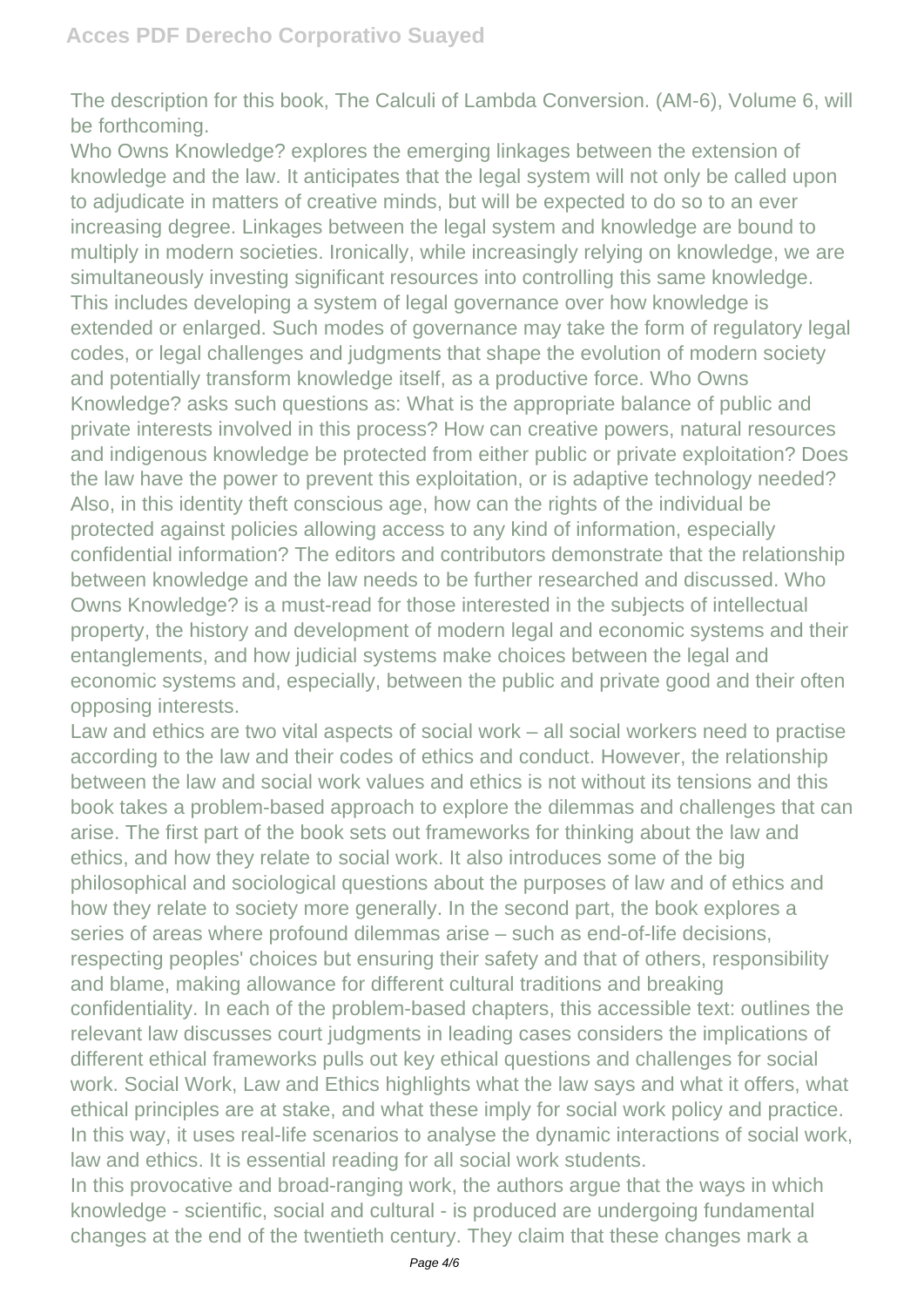distinct shift into a new mode of knowledge production which is replacing or reforming established institutions, disciplines, practices and policies. Identifying features of the new mode of knowledge production - reflexivity, transdisciplinarity, heterogeneity - the authors show how these features connect with the changing role of knowledge in social relations. While the knowledge produced by research and development in science and technology is accorded central concern, the

Latin America higher education has undergone an astonishing transformation in recent years, highlighted by the private sector's growth from 3 to 34 percent of the region's total enrollment. In this provocative work Daniel Levy examines the sources, characteristics, and consequences of the development and considers the privatization of higher education within the broader context of state-society relationships. Levy shows how specific national circumstances cause variations and identifies three basic private-public patterns: one in which the private and public sectors are relatively similar and those in which one sector or the other is dominant. These patterns are analyzed in depth in case studies of Chile, Mexico, and Brazil. For each sector, Levy investigates origins and growth, and then who pays, who rules, and whose interests are served. In addition to providing a wealth of information, Levy offers incisive analyses of the nature of public and private institutions. Finally, he explores the implications of his findings for concepts such as autonomy, corporatism, and privatization. His multifaceted study is a major contribution to the literature on Latin American studies, comparative politics, and higher education.

'Developing Management Skills' teaches students the ten essential skills all managers should possess in order to be successful. These skills are grouped into personal skills, interpersonal skills and group skills, so students can see how certain skills are related to others.

Predicts the pace of environmental change during the next thirty years and the ways in which the individual must face and learn to cope with personal and social change This Guide to Measuring the Information Society is a compilation of concepts, definitions, classifications and methods for information society measurement and analysis.

Youth and History: Tradition and Change in European Age Relations 1770 - Present, Expanded Student Edition deals with the patterns of behavior and styles that characterizes the youth in a particular period of time. Chapters in the book discuss such topics as the description of youth in preindustrial Europe; the emergence of separate working class and middle class traditions of youth and the conflict between these traditions, as it was institutionalized in the academic and extracurricular cultures of the early twentieth century; and the youth tradition in the volatile 1950s and 1960s. Psychologists, sociologists, and historians will find the book insightful. Please fill in marketing copy

Explains the use of terminal servers as central execution platforms for Windows-based applications, covering such topics as installation and configuration, communication protocols, administration and operation, and using the registry.

An insider's guide to e-commerce success shares the philosophies and techniques of Siebel Systems, explaining the importance of focused attention on a single strength while promoting customer satisfaction. 30,000 first printing.

The first conclusive, empirical demonstration of the utility of research on governance.